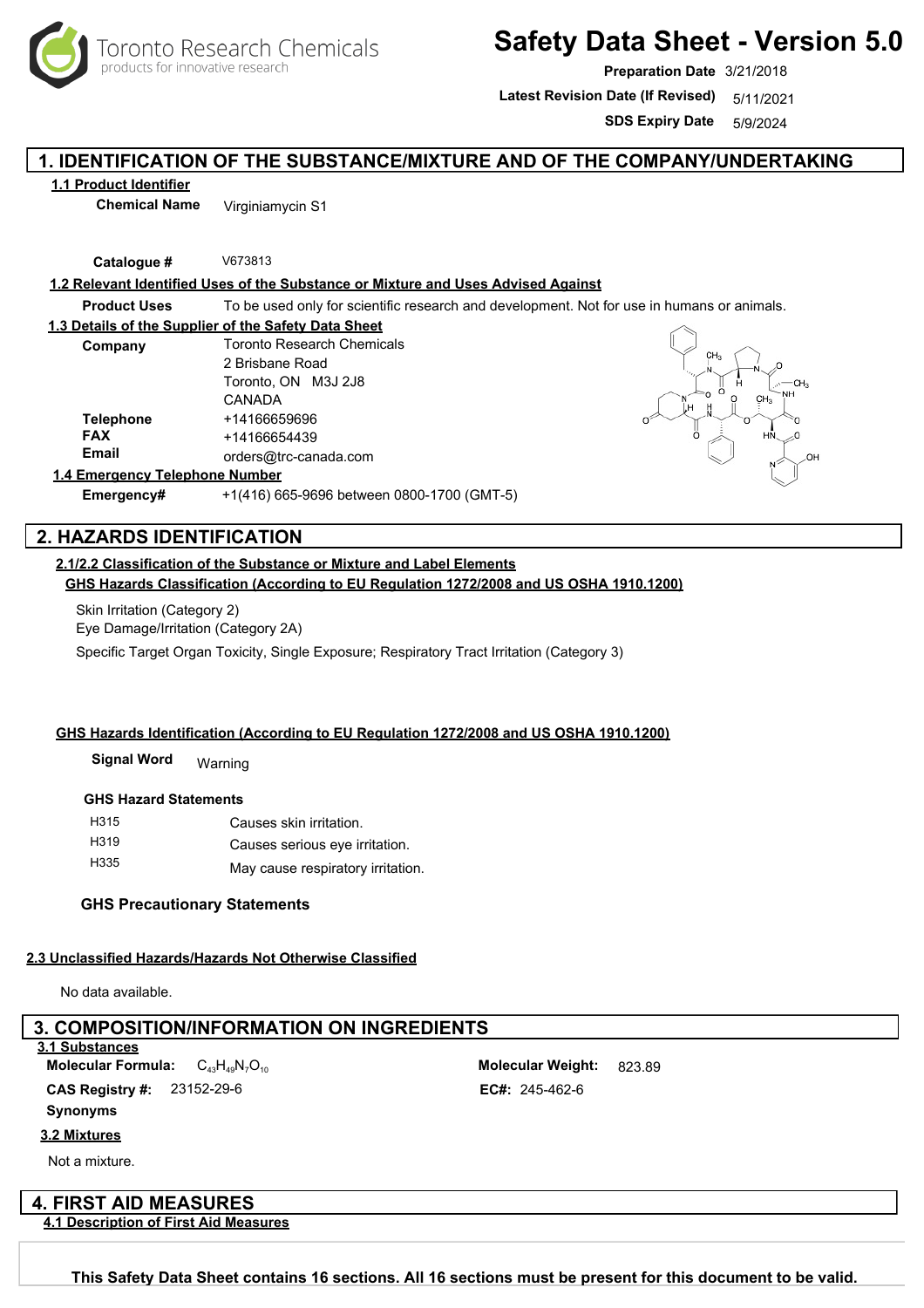### **General Advice**

If medical attention is required, show this safety data sheet to the doctor.

#### **If Inhaled**

If inhaled, move person to fresh air. If not breathing, give artificial respiration and consult a physician.

#### **In Case of Skin Contact**

Wash affected area with soap and water. Consult a physician if any exposure symptoms are observed.

#### **In Case of Eye Contact**

Immediately rinse eyes with plenty of water for at least 15 minutes. Consult a physician.

#### **If Swallowed**

Never give anything by mouth to an unconscious person. Rinse mouth with water. Do NOT induce vomiting unless advised to do so by a physician or Poison Control Center. Seek medical attention. **4.2 Most Important Symptoms and Effects, Both Acute and Delayed**

The most important known symptoms and effects are described in the labeling (see section 2.2) and/or section 11.

### **4.3 Indication of any Immediate Medical Attention and Special Treatment Needed**

No data available.

### **5. FIREFIGHTING MEASURES**

#### **5.1 Extinguishing Media**

**5.2 Special Hazards Arising from the Substance or Mixture** Use water spray, alcohol-resistant foam, dry chemical or carbon dioxide.

Carbon oxides, Nitrogen oxides

#### **5.3 Advice for Firefighters**

Wear self contained breathing apparatus for fire fighting if necessary.

#### **5.4 Further Information**

No data available.

### **6. ACCIDENTAL RELEASE MEASURES**

#### **Personal precautions**

Wear respiratory protection. Avoid dust formation. Avoid breathing vapours, mist or gas. Ensure adequate ventilation. Evacuate personnel to safe areas. Avoid breathing dust.

#### **Environmental precautions**

Prevent further leakage or spillage if safe to do so. Do not let product enter drains.

#### **Method and materials for containment and cleaning up**

Pick up and arrange disposal without creating dust. Sweep up and shovel. Keep in suitable, closed containers for disposal.

### **7. HANDLING AND STORAGE**

#### **7.1 Precautions for safe handling**

Avoid contact with skin and eyes. Avoid formation of dust and aerosols. Provide appropriate exhaust ventilation at places where dust is formed.

#### **7.2 Conditions for safe storage**

Keep container tightly closed in a dry and well-ventilated place. Keep in a dry place.

Storage conditions: Refrigerator

#### **7.3 Specific End Uses**

For scientific research and development only. Not for use in humans or animals.

### **8. EXPOSURE CONTROLS/PERSONAL PROTECTION**

### **8.1 Control Parameters**

Contains no components with established occupational exposure limits.

### **8.2 Exposure Controls**

#### **Appropriate Engineering Controls**

A laboratory fumehood or other appropriate form of local exhaust ventilation should be used to avoid exposure.

#### **Personal Protective Equipment**

All recommendations below are advisory in nature and a risk assessment should be performed by the employer/end user prior to use of this product. The type of protective equipment must be selected based on the amount and concentration of the dangerous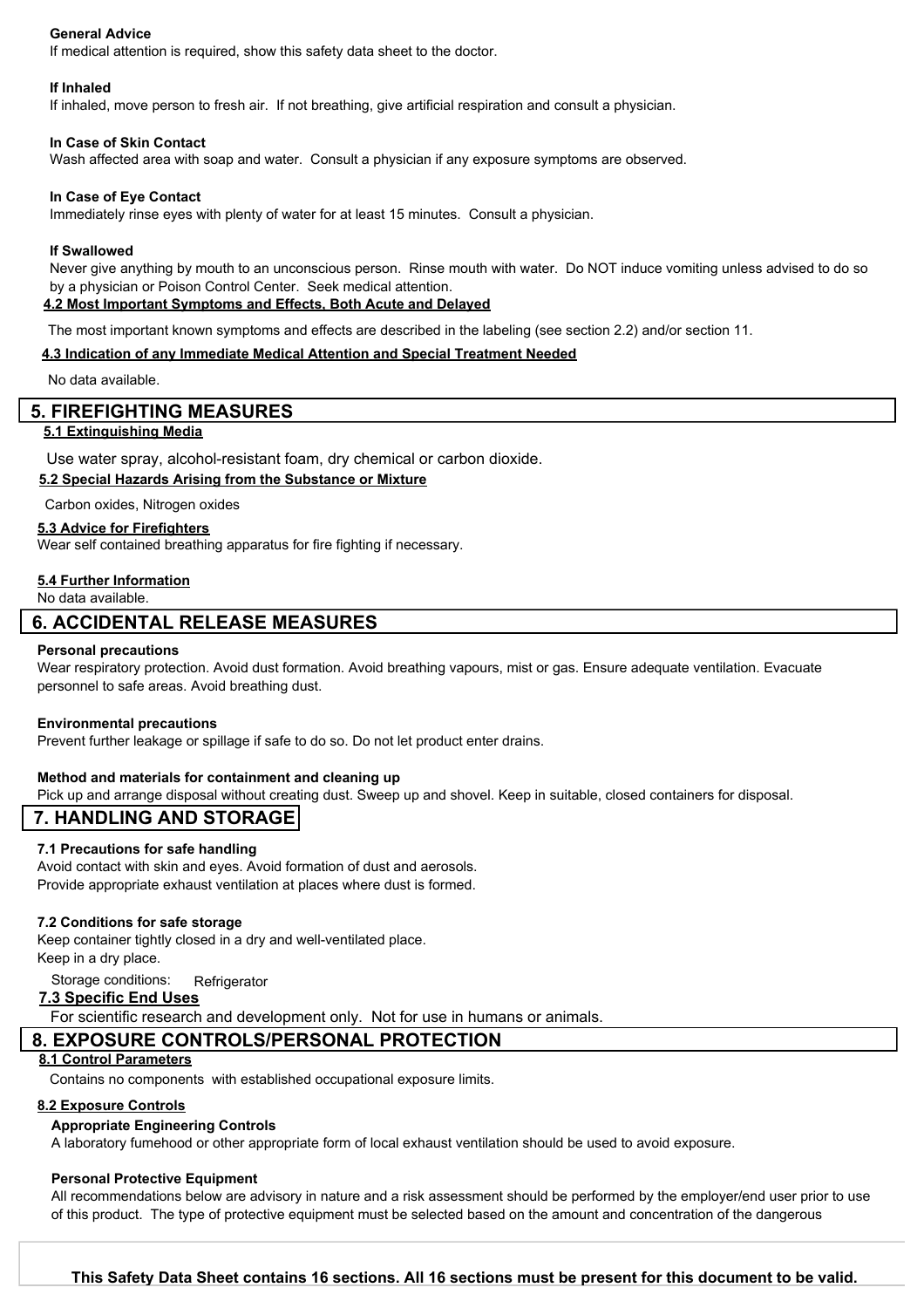material being used in the workplace.

### **Eye/Face Protection**

Safety goggles or face shield. All equipment should have been tested and approved under appropriate standards, such as NIOSH (US), CSA (Canada), or EN 166 (EU).

### **Skin Protection**

Gloves should be used when handling this material. Gloves are to be inspected prior to use. Contaminated gloves are to be removed using proper glove removal technique so that the outer surface of the glove does not contact bare skin. Dispose of contaminated gloves after use in compliance with good laboratory practices and local requirements.

Gloves used for incidental exposures (splash protection) should be designated as "chemical resistant" by EU standard EN 374 with the resistance codes corresponding to the anticipated use of the material. Unrated gloves are not recommended. Suggested gloves: AnsellPro Sol-Vex nitrile gloves style 37-175, 15 mil thickness. Penetration time has not been determined.

Gloves used for prolonged direct exposure (immersion) should be designated "chemical resistant" as per EN 734 with the resistance codes corresponding to the anticipated use of the material.

Suggested gloves: AnsellPro Viton/Butyl gloves style 38-612, 4/8 mil thickness.

Penetration time has not been determined.

These recommendations may not apply if the material is mixed with any other chemical, or dissolved into a solution. A risk assessment must be performed to ensure the gloves will still offer acceptable protection.

### **Body Protection**

Fire resistant (Nomex) lab coat or coveralls.

### **Respiratory Protection**

Recommended respirators are NIOSH-approved N100 or CEN-approved FFP3 particulate respirators. These are to be only used as a backup to local exhaust ventilation or other engineering controls. If the respirator is the only means of protection, a full-face supplied air respirator must be used.

| 9. PHYSICAL AND CHEMICAL PROPERTIES                       |                                                                                 |  |  |  |
|-----------------------------------------------------------|---------------------------------------------------------------------------------|--|--|--|
| 9.1 Information on Basic Physical and Chemical Properties |                                                                                 |  |  |  |
| A) Appearance                                             | B) Odour                                                                        |  |  |  |
| White to Pale Green Solid                                 | No data available                                                               |  |  |  |
| C) Odour Threshold                                        | D) pH                                                                           |  |  |  |
| No data available                                         | No data available                                                               |  |  |  |
| E) Melting Point/Freezing Point                           | F) Initial Boiling Point/Boiling Range                                          |  |  |  |
| $>160^{\circ}$ C (dec.)                                   | No data available                                                               |  |  |  |
| G) Flash point                                            | H) Evaporation Rate                                                             |  |  |  |
| No data available                                         | No data available                                                               |  |  |  |
| I) Flammability (Solid/Gas)                               | J) Upper/Lower Flammability/Explosive Limits                                    |  |  |  |
| No data available                                         | No data available                                                               |  |  |  |
| K) Vapour Pressure                                        | L) Vapour Density                                                               |  |  |  |
| No data available                                         | No data available                                                               |  |  |  |
| <b>M) Relative Density</b>                                | N) Solubility                                                                   |  |  |  |
| No data available                                         | Chloroform (Slightly), DMSO (Slightly), Ethanol (Slightly), Methanol (Slightly) |  |  |  |
| O) Partition Coefficient: n-octanol/water                 | P) Auto-Ignition Temperature                                                    |  |  |  |
| No data available                                         | No data available                                                               |  |  |  |
| Q) Decomposition Temperature                              | R) Viscosity                                                                    |  |  |  |
| No data available                                         | No data available                                                               |  |  |  |
| S) Explosive Properties                                   | <b>T) Oxidizing Properties</b>                                                  |  |  |  |
| No data available                                         | No data available                                                               |  |  |  |
| 9.2 Other Information                                     |                                                                                 |  |  |  |
| no data available                                         |                                                                                 |  |  |  |
| 10 STARILITY AND REACTIVITY                               |                                                                                 |  |  |  |

### 0. STABILITY AND RE

### **10.1 Reactivity**

No data available.

**10.2 Chemical Stability**

Stable under recommended storage conditions.

#### **10.3 Possibility of Hazardous Reactions**

Toronto Research Chemicals - V673813 Page <sup>3</sup> **This Safety Data Sheet contains 16 sections. All 16 sections must be present for this document to be valid.**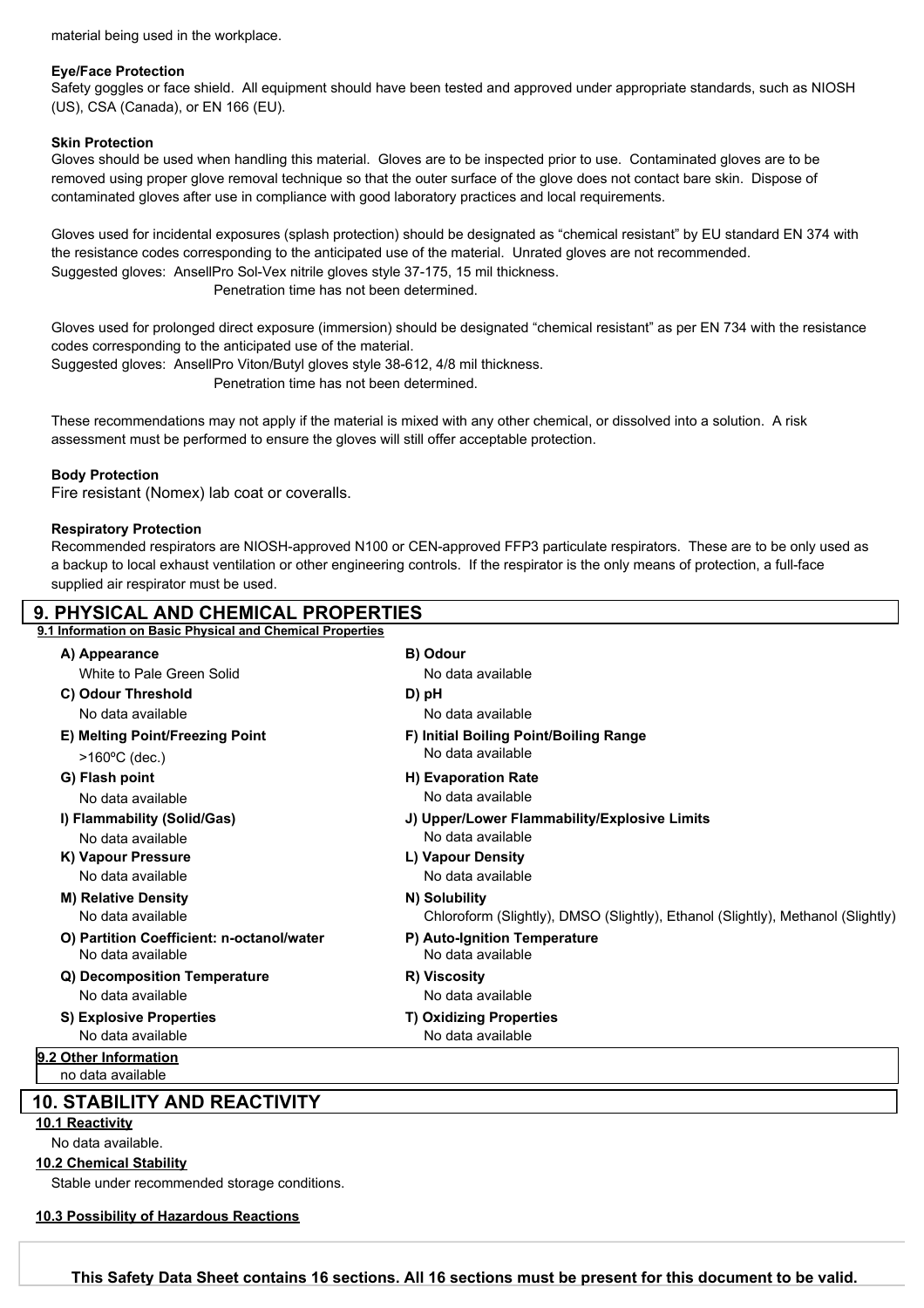**10.4 Conditions to Avoid**

No data available.

#### **10.5 Incompatible Materials**

Strong oxidizing agents.

#### **10.6 Hazardous Decomposition Products**

**In the event of fire:** See section 5. **Other decomposition products:** No data available.

### **11. TOXICOLOGICAL INFORMATION**

### **11.1 Information on Toxicological Effects**

### **A) Acute Toxicity**

**Dermal LD50:** No data available.

### **B) Skin Corrosion/Irritation**

Moderate skin irritant.

### **C) Serious Eye Damage/Irritation** Moderate eye irritant.

# **D) Respiratory or Skin Sensitization**

No data available

### **E) Germ Cell Mutagenicity**

No data available

### **F) Carcinogenicity**

No data available

### **G) Reproductive Toxicity/Teratogenicity**

No data available

# **H) Single Target Organ Toxicity - Single Exposure**

Moderate respiratory tract irritation.

# **I) Single Target Organ Toxicity - Repeated Exposure**

No data available

### **J) Aspiration Hazard**

No data available

### **K) Potential Health Effects and Routes of Exposure**

**Inhalation**

May be harmful if inhaled. Causes respiratory tract irritation.

May be harmful if swallowed. **Ingestion**

#### **Skin**

May be harmful if absorbed through skin. Causes skin irritation.

#### **Eyes**

Causes eye irritation.

### **L) Signs and Symptoms of Exposure**

The most important known symptoms and effects are described in the labeling (see section 2.2) and/or section 11.

To the best of our knowledge, the chemical, physical, and toxicological properties of this material have not been

### thoroughly investigated.

**M) Additional Information**

RTECS: Not available.

### **12. ECOLOGICAL INFORMATION**

**12.1 Toxicity**

### No data available.

**12.2 Persistance and Degradability**

No data available.

### **12.3 Bioaccumulative Potential**

No data available.

#### **12.4 Mobility in Soil**

No data available.

### **12.5 Results of PBT and vPvB Assessment**

No data available.

### **12.6 Other Adverse Effects**

No data available.

Toronto Research Chemicals - V673813 Page <sup>4</sup> **This Safety Data Sheet contains 16 sections. All 16 sections must be present for this document to be valid.**

**Oral LD50:** No data available. **Inhalation LC50:** No data available.